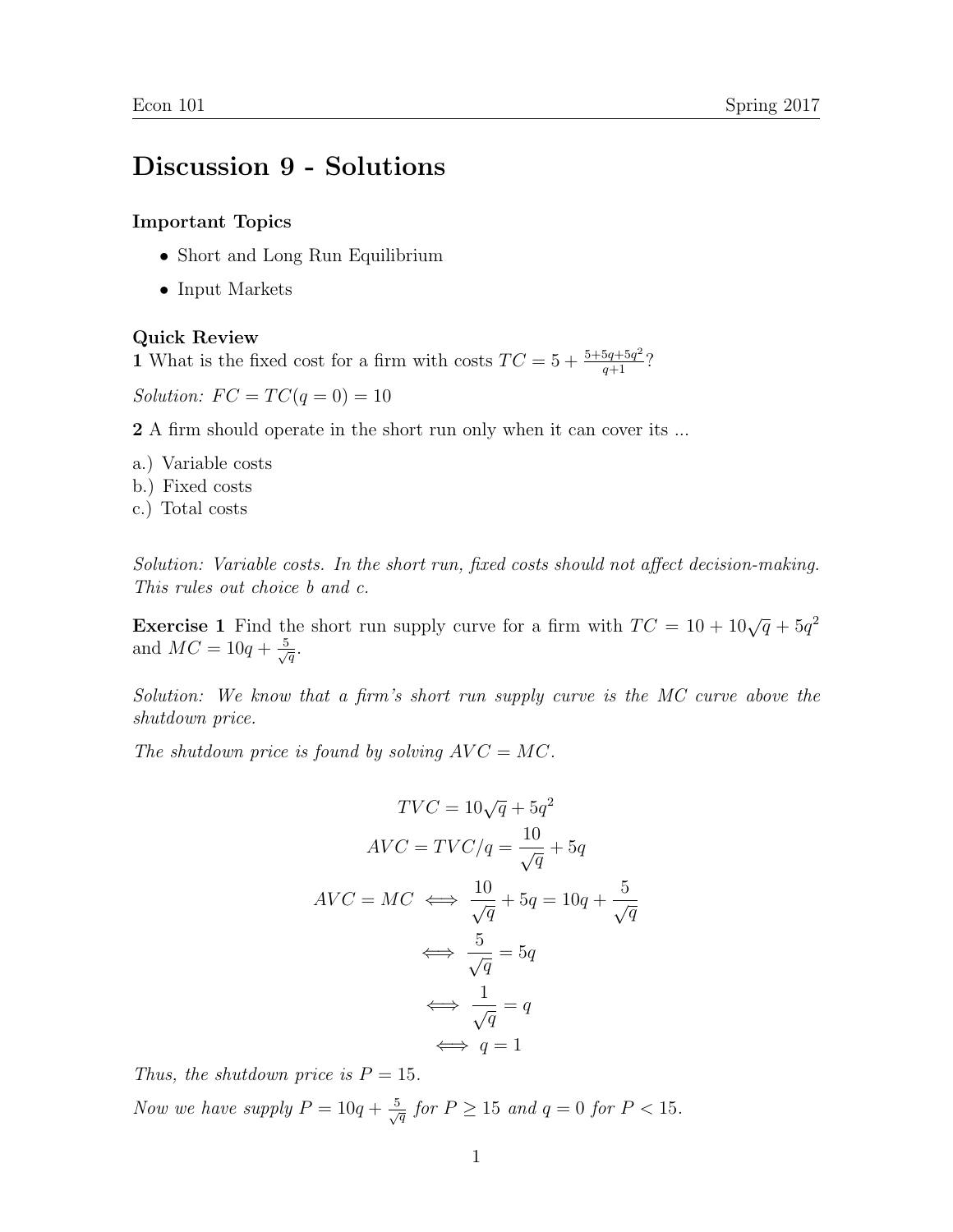

Exercise 2 Initially, the hoverboard market is served by 10 firms. Suppose all firms are identical and face the following costs and market demand:

$$
MC = 10 + 10q
$$

$$
TC = 20 + 10q + 5q^{2}
$$

$$
Q^{D} = 30 - P
$$

a.) What is the market supply curve? Solution: We find the supply curve by aggregating the MC curves.

Each firm sets  $P = MC = 10 + 10q$ . So,

$$
q_{firm}^{s} = \frac{P - 10}{10}
$$

and

$$
Q_{market}^{S} = 10 \times q_{firm}^{s} = P - 10.
$$

Here, the shutdown price is 10, so we say  $Q_{market}^{S} = 0$  for  $P \le 10$  and  $Q_{market}^{S} = P - 10$ else.

b.) Draw the usual graphs (demand, costs, etc) for the individual firm and the market. Label the break-even and shutdown prices. What is the short run equilibrium price and quantity?

Solution: Graph omitted. Breakeven price at MC=ATC. Shutdown price at P=AVC.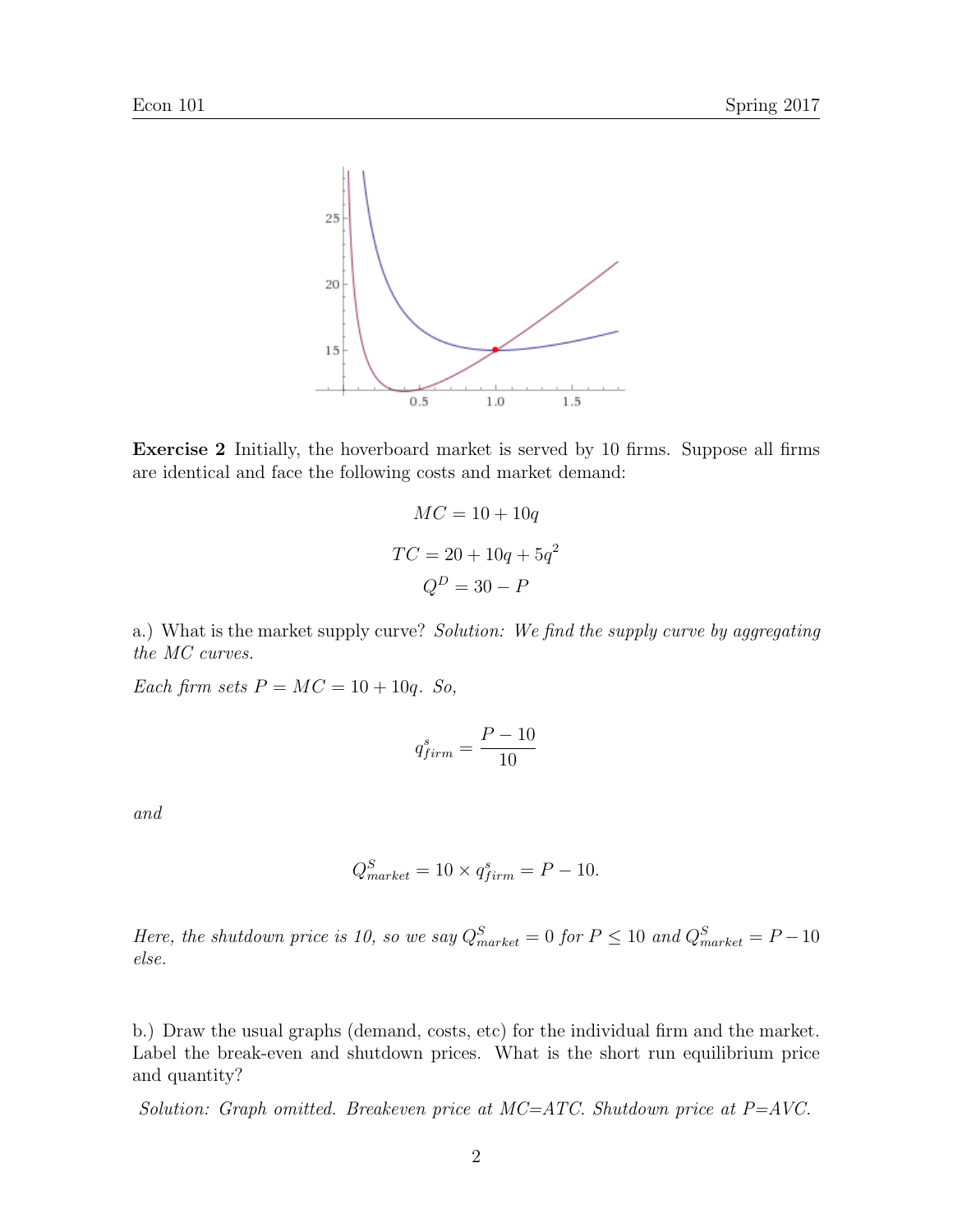SR Equilibrium:

$$
Q_{market}^{S} = Q^{D}
$$

$$
P - 10 = 30 - P \iff P = 20 \implies Q = 10
$$

c.) How much does each firm produce? Will any firms exit in the short run?

*Solution:* (Dropping the subscript notation, we let q be the firm output and  $Q$  be the market output.)

Because the firms are identical,  $Q = n \times q$  where n is the number of firms. Therefore with 10 firms,  $q = 1$ .

Firms will not exit because  $TR = 20 > VC = 15$ .

d.) Is this a long run equilibrium? Find the long run equilibrium price and quantity.

Solution: This is not a LR equilibrium with  $TR = 20 < TC = 35$ . In the LR,  $TR =$  $TC \iff P = ATC$ . Now we solve for this,

$$
P = MC = 10 + 10q = ATC = \frac{20 + 10q + 5q^{2}}{q} = \frac{20}{q} + 10 + 5q
$$

$$
5q = \frac{20}{q}
$$

$$
q^2 = \frac{20}{5} = 4 \implies q = 2.
$$

Plug this into the MC curve to find the price,

$$
P = 10 + 10(2) = 30.
$$

e.) How many firms will be in the market in the long run? Solution:

We know that, in the LR,  $P = 30$  and each firm will produce  $q = 2$ . Using  $P = 30$ , we know  $Q^D = 30 - 30 = 0$ . No transactions will occur, there will be zero firms. This wouldn't be the case if we made fixed costs lower or increased demand.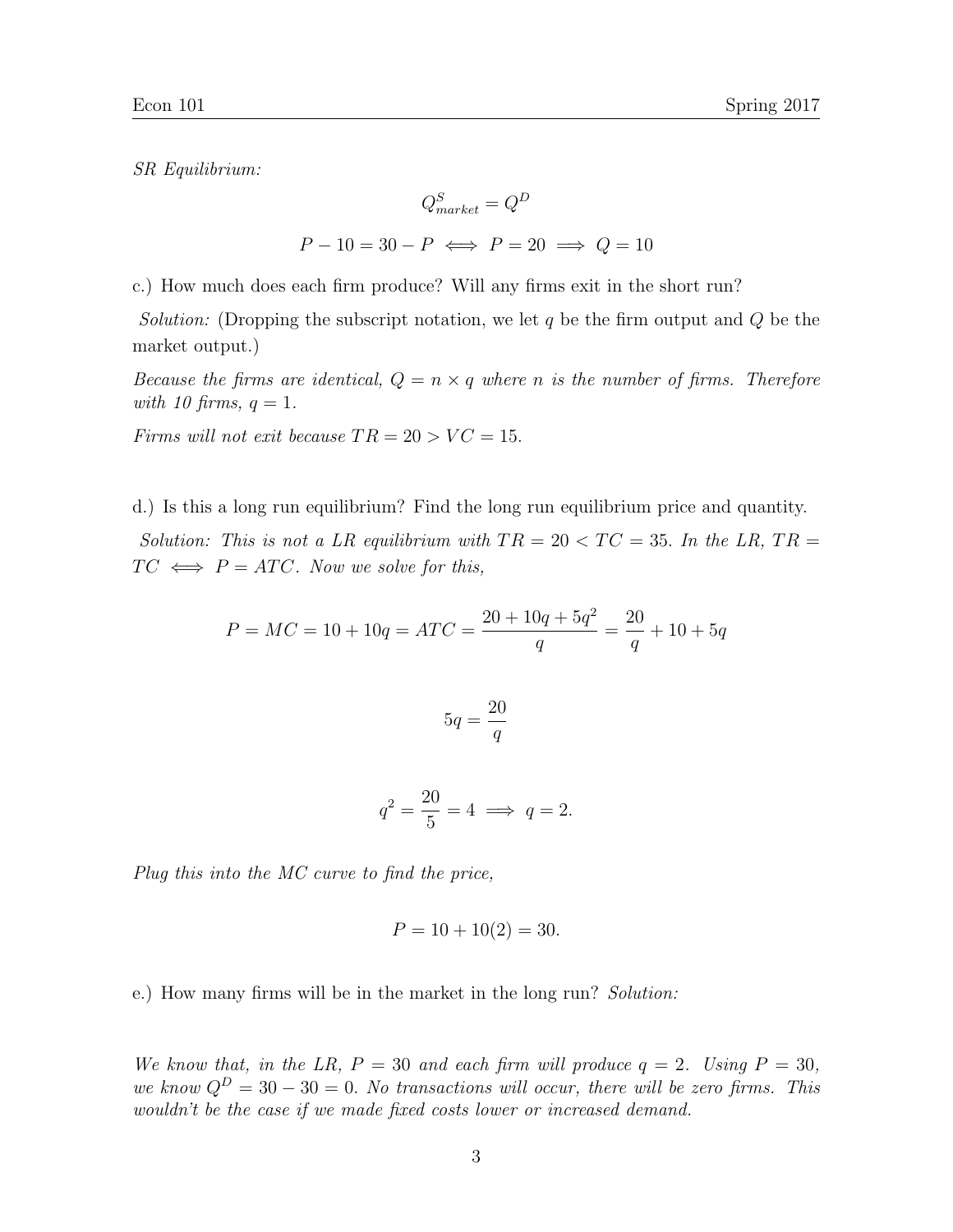Exercise 3 The market for plastic chairs in Madison is perfectly competitive. The market demand for plastic chairs is given as  $P = 130 - Q$ . The market supply for plastic chairs is given as  $P = 2 + Q$ . Each firm faces the cost functions  $TC = 4q^2 + 2q + 64$ and  $MC = 8q + 2$ .

a.) Determine the equilibrium quantity and price for this plastic chair market.

Solution: Equating market demand and market supply,

$$
130 - Q = 2 + Q
$$

$$
\implies Q = 64, P = 66
$$

b.) What are the break-even price and the shut-down prices for a representative firm in the short run?

Solution:

First we find the break-even price.

$$
ATC = MC \iff 4q + 2 + 64/q = 8q + 2
$$

$$
q = 4, P = 34
$$

Now, we find the shut-down price.

$$
AVC = MC \iff 4q + 2 = 8q + 2
$$

$$
q = 0, P = 2
$$

c.) At the current equilibrium price, what is the quantity of chairs provided by a representative firm? Calculate a representative firm's profit.

Solution: We solved that  $P = 66$ . Using the firm supply curve,  $MC = P = 8q + 2$ , we have

$$
66 = 8q + 2.
$$
  

$$
\implies q = 8.
$$

Profit is found by calculating  $TR - TC$ . For a firm,  $TR = 8 \times 66 = 528$ . We use the total cost function,  $TC = 4(8)^2 + 2(8) + 64 = 336$ . Thus, profit =  $\pi = 192$ .

d.) How many firms are in the market in the short run?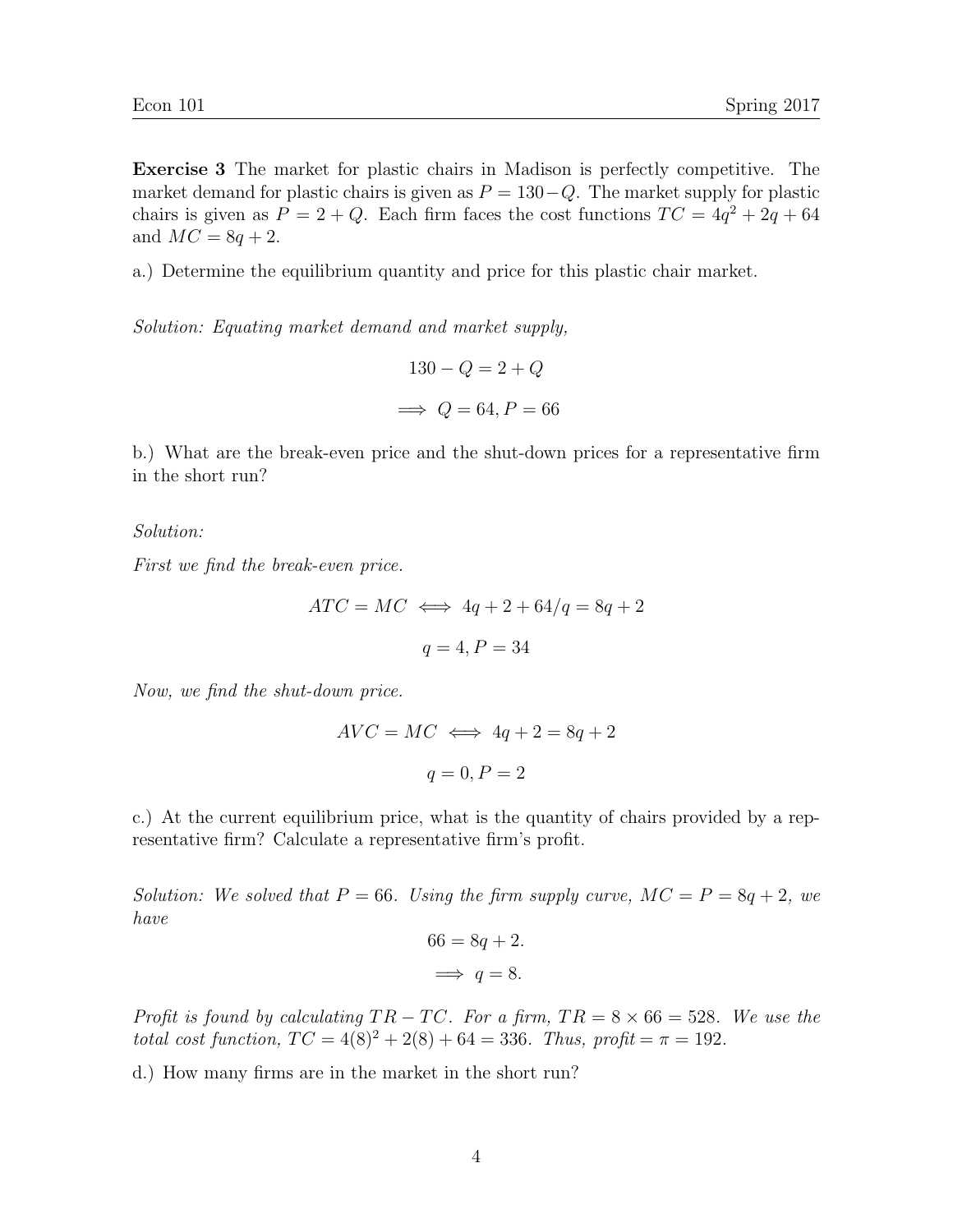Solution: With market quantity  $Q = 64$  and firm quantity  $q = 8$ , there must be  $Q/q = 8$ firms.

e.) What is the long-run profit maximizing level of output for a representative firm? What is the long-run profit?

Solution: In the long-run, the equilibrium price must be the break-even price,  $P = 34$ . Every firm will produce  $q = 4$  (from part b). All firms earn zero profit.

f.) What is the long-run equilibrium price in the market?

Solution:  $P = 34$ .

g.) How many firms are in the market in the long run?

Solution: Each firm must produce  $q = 4$ . With a market price of  $P = 34$ , we can find the market quantity by plugging this break-even (and therefore long run equilibrium price) into the market demand. Therefore,  $Q = 96$ . Now  $\# \text{ firms} = 96/4 = 24$ .

Exercise 4 If profits are negative in the short run in a perfectly competitive industry, which of the following would you not expect to happen as the market moves to the long run (assuming no external economies or external diseconomies of scale)?

- a.) The market price will increase.
- b.) Firms will exit the market.
- c.) Total market output will fall.
- d.) Each firm's individual demand curve will shift down.

Solution: d.) In the long run, the price must rise. Each firm's demand curve is perfectly elastic at the market price. Therefore, the firm's demand curve will shift up.

Exercise 5 Consider the following information for a T-shirt manufacturing firm that can sell as many T-shirts as it wants for \$3 per shirt.

| Number of Workers   Quantity of Shirts |     | $\vert$ MPL $\vert$ TR | <b>MRPL</b> |
|----------------------------------------|-----|------------------------|-------------|
|                                        |     |                        |             |
|                                        | 30  |                        |             |
| റ                                      | 80  |                        |             |
| 3                                      | 110 |                        |             |
|                                        | 135 |                        |             |
| 5                                      |     | 20                     |             |
|                                        | 170 |                        |             |
| ⇁                                      |     |                        | 30          |
|                                        |     |                        | 15          |